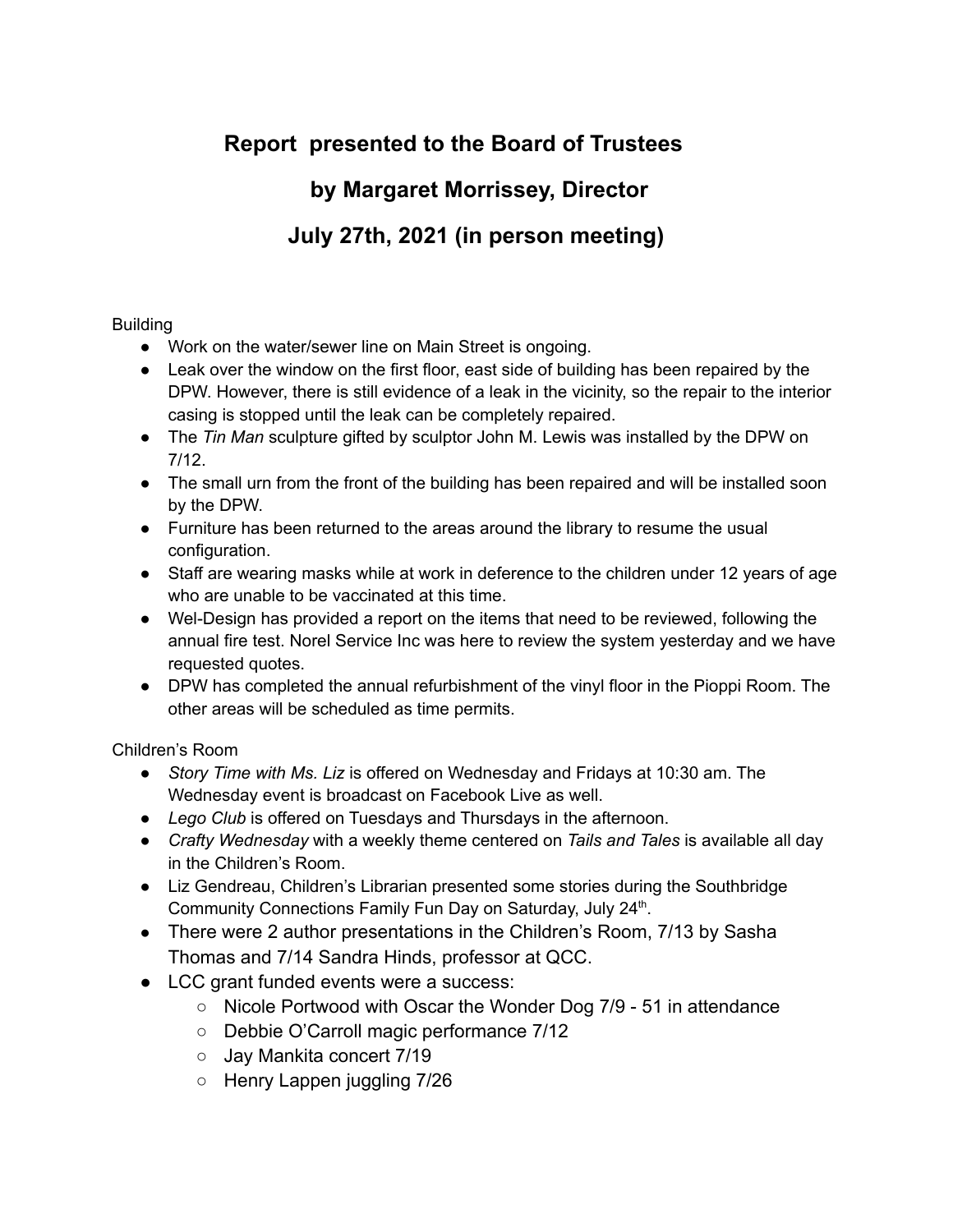Collection Development

- Staff continue to read the reviews of print and nonprint materials, in the professional literature. Purchases are made on a regular basis for the adult, teen and youth collections.
- Inventory of the Books on CD has been completed.
- Grants and DonationsDiscussed the ongoing changes with the Southbridge Cultural Council liaison regarding adjustments to the 2020 events schedule for the Local Cultural Council grants. The LCC Grants awarded for the 2020 cycle that were postponed can be rescheduled in 2021 (until 10/15/2021)
- Made an inquiry with the Southbridge Cultural Council for a lighting system for the sculpture and the building and I am preparing more information on the project as the SCC is receptive to the idea.

Literacy Volunteer Services of Central MA

● The Executive Director position has been advertised and recruitment is underway.

#### **Outreach**

● Upcoming meeting with Greater Worcester High Demand Jobs and Employability Time: Jul 28, 2021 06:00 PM Invitation from QCC to participate.

#### Programs

- Performances (funded by the LCC 2020 grant cycle) that were postponed in 2020 due to the pandemic, have until October 15th to be presented. All grants have been rescheduled.
- Maureen Ridge, a multi media artist from Boston was the online artist of the month.
- The Knitting group has resumed meeting on a weekly basis in the Reading Room 6/37.
- Summer Reading for adults and teens has started 6/21. One ticket will be issued per item checked out for a drawing of three prizes in each category, at the end of the program.

Reference

● Director has been staffing the service and will be providing the induction and training for Keith Vezeau, the new Adult Services Librarian.

#### Safety

● Police officers have been walking through the library on a regular basis and checking in with the staff on how everything is going.